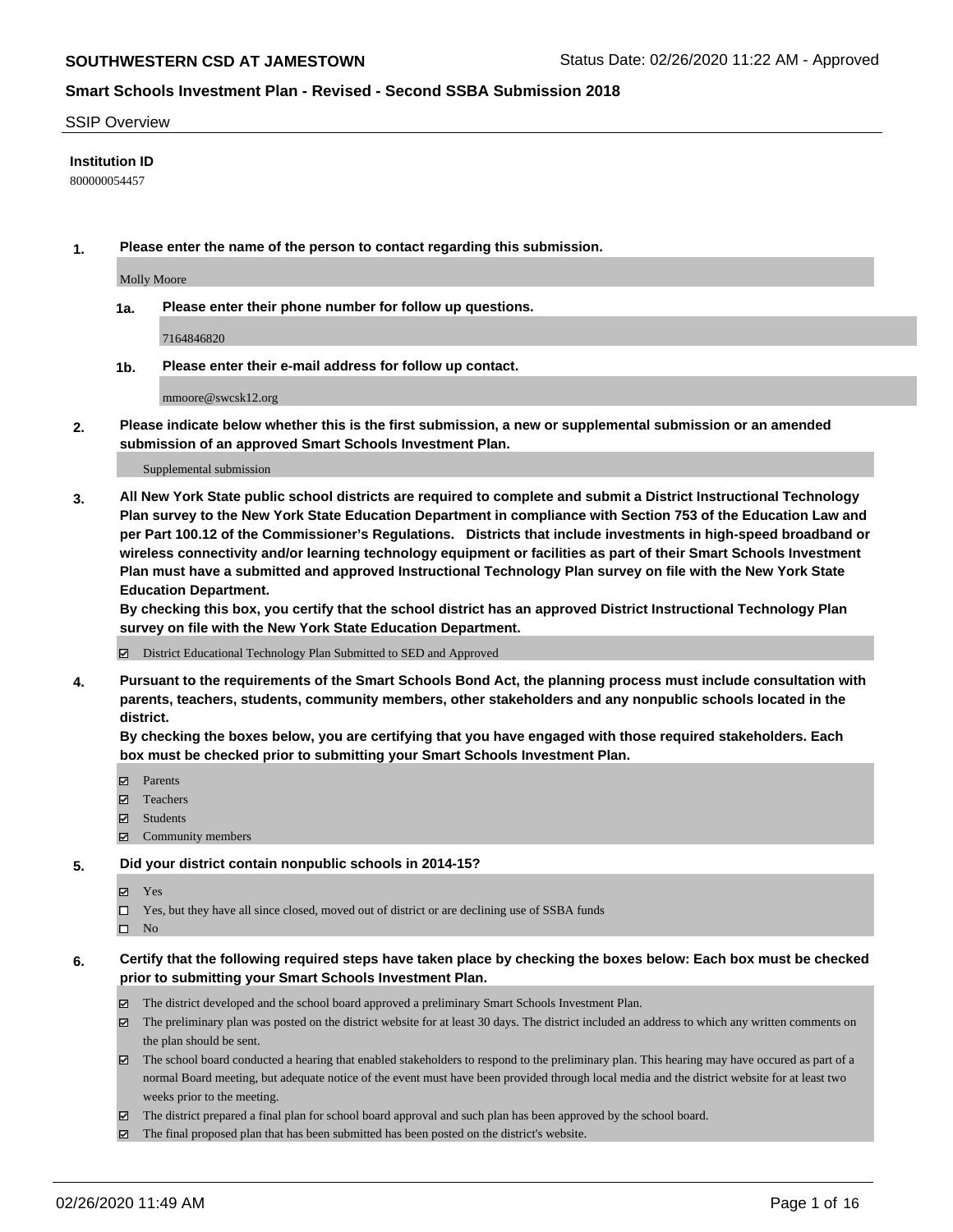SSIP Overview

**6a. Please upload the proposed Smart Schools Investment Plan (SSIP) that was posted on the district's website, along with any supporting materials. Note that this should be different than your recently submitted Educational Technology Survey. The Final SSIP, as approved by the School Board, should also be posted on the website and remain there during the course of the projects contained therein.**

SSBA\_Investment\_Plan\_Final\_7-19-18.docx

**6b. Enter the webpage address where the final Smart Schools Investment Plan is posted. The Plan should remain posted for the life of the included projects.**

swcsk12.org

**7. Please enter an estimate of the total number of students and staff that will benefit from this Smart Schools Investment Plan based on the cumulative projects submitted to date.**

600

**8. An LEA/School District may partner with one or more other LEA/School Districts to form a consortium to pool Smart Schools Bond Act funds for a project that meets all other Smart School Bond Act requirements. Each school district participating in the consortium will need to file an approved Smart Schools Investment Plan for the project and submit a signed Memorandum of Understanding that sets forth the details of the consortium including the roles of each respective district.**

 $\Box$  The district plans to participate in a consortium to partner with other school district(s) to implement a Smart Schools project.

### **9. Please enter the name and 6-digit SED Code for each LEA/School District participating in the Consortium.**

| <b>Partner LEA/District</b> | <b>ISED BEDS Code</b> |
|-----------------------------|-----------------------|
| (No Response)               | (No Response)         |

### **10. Please upload a signed Memorandum of Understanding with all of the participating Consortium partners.**

(No Response)

**11. Your district's Smart Schools Bond Act Allocation is:**

\$953,595

#### **12. Final 2014-15 BEDS Enrollment to calculate Nonpublic Sharing Requirement**

|            | Public Enrollment | Nonpublic Enrollment | Total Enrollment | l Nonpublic Percentage   |
|------------|-------------------|----------------------|------------------|--------------------------|
| Enrollment | ,383              | 61                   | l.444.00         | $\Omega$<br>7. <i>cl</i> |

**13. This table compares each category budget total, as entered in that category's page, to the total expenditures listed in the category's expenditure table. Any discrepancies between the two must be resolved before submission.**

|                                          | Sub-Allocations | <b>Expenditure Totals</b> | Difference |
|------------------------------------------|-----------------|---------------------------|------------|
| <b>School Connectivity</b>               | 0.00            | 0.00                      | 0.00       |
| Connectivity Projects for<br>Communities | 0.00            | 0.00                      | 0.00       |
| Classroom Technology                     | 221,921.00      | 221,921.00                | 0.00       |
| Pre-Kindergarten Classrooms              | 0.00            | 0.00                      | 0.00       |
| Replace Transportable<br>Classrooms      | 0.00            | 0.00                      | 0.00       |
| <b>High-Tech Security Features</b>       | 0.00            | 0.00                      | 0.00       |
| Nonpublic Loan                           | 7,320.00        | 7,320.00                  | 0.00       |
| Totals:                                  |                 |                           |            |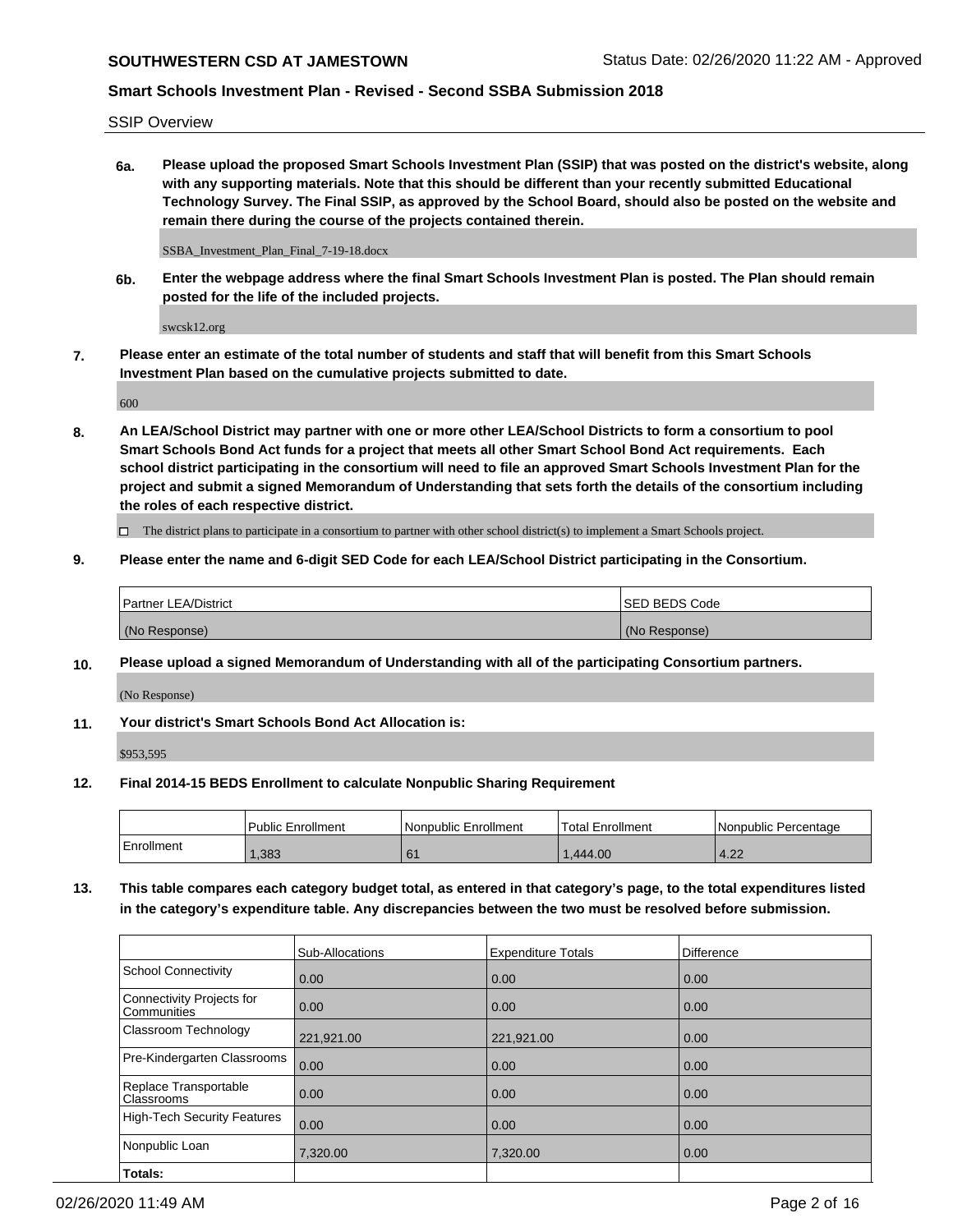SSIP Overview

| 229,241         | 229.241              | 0          |
|-----------------|----------------------|------------|
| Sub-Allocations | l Expenditure Totals | Difference |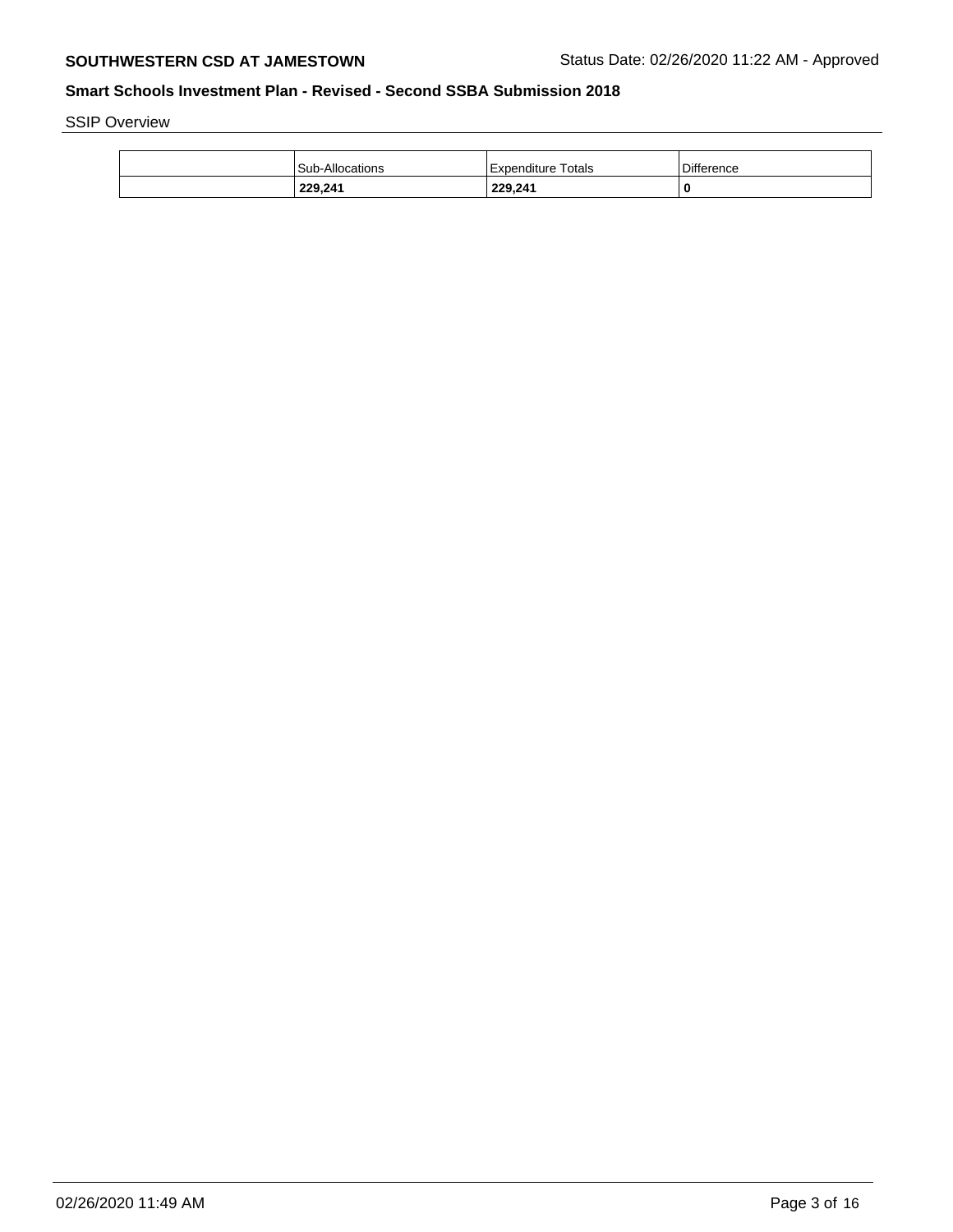School Connectivity

- **1. In order for students and faculty to receive the maximum benefit from the technology made available under the Smart Schools Bond Act, their school buildings must possess sufficient connectivity infrastructure to ensure that devices can be used during the school day. Smart Schools Investment Plans must demonstrate that:**
	- **• sufficient infrastructure that meets the Federal Communications Commission's 100 Mbps per 1,000 students standard currently exists in the buildings where new devices will be deployed, or**
	- **• is a planned use of a portion of Smart Schools Bond Act funds, or**
	- **• is under development through another funding source.**

**Smart Schools Bond Act funds used for technology infrastructure or classroom technology investments must increase the number of school buildings that meet or exceed the minimum speed standard of 100 Mbps per 1,000 students and staff within 12 months. This standard may be met on either a contracted 24/7 firm service or a "burstable" capability. If the standard is met under the burstable criteria, it must be:**

**1. Specifically codified in a service contract with a provider, and**

**2. Guaranteed to be available to all students and devices as needed, particularly during periods of high demand, such as computer-based testing (CBT) periods.**

**Please describe how your district already meets or is planning to meet this standard within 12 months of plan submission.**

(No Response)

**1a. If a district believes that it will be impossible to meet this standard within 12 months, it may apply for a waiver of this requirement, as described on the Smart Schools website. The waiver must be filed and approved by SED prior to submitting this survey.**

 $\Box$  By checking this box, you are certifying that the school district has an approved waiver of this requirement on file with the New York State Education Department.

**2. Connectivity Speed Calculator (Required). If the district currently meets the required speed, enter "Currently Met" in the last box: Expected Date When Required Speed Will be Met.**

|                  | l Number of     | Required Speed | Current Speed in | Expected Speed  | Expected Date                           |
|------------------|-----------------|----------------|------------------|-----------------|-----------------------------------------|
|                  | <b>Students</b> | In Mbps        | l Mbps           | to be Attained  | When Required                           |
|                  |                 |                |                  |                 | l Within 12 Months ISpeed Will be Met l |
| Calculated Speed | (No Response)   | 0.00           | (No Response)    | l (No Response) | l (No Response)                         |

**3. Describe how you intend to use Smart Schools Bond Act funds for high-speed broadband and/or wireless connectivity projects in school buildings.**

(No Response)

**4. Describe the linkage between the district's District Instructional Technology Plan and how the proposed projects will improve teaching and learning. (There should be a link between your response to this question and your responses to Question 1 in Section IV - NYSED Initiatives Alignment: "Explain how the district use of instructional technology will serve as a part of a comprehensive and sustained effort to support rigorous academic standards attainment and performance improvement for students."** 

**Your answer should also align with your answers to the questions in Section II - Strategic Technology Planning and the associated Action Steps in Section III - Action Plan.)**

(No Response)

**5. If the district wishes to have students and staff access the Internet from wireless devices within the school building, or in close proximity to it, it must first ensure that it has a robust Wi-Fi network in place that has sufficient bandwidth to meet user demand.**

**Please describe how you have quantified this demand and how you plan to meet this demand.**

(No Response)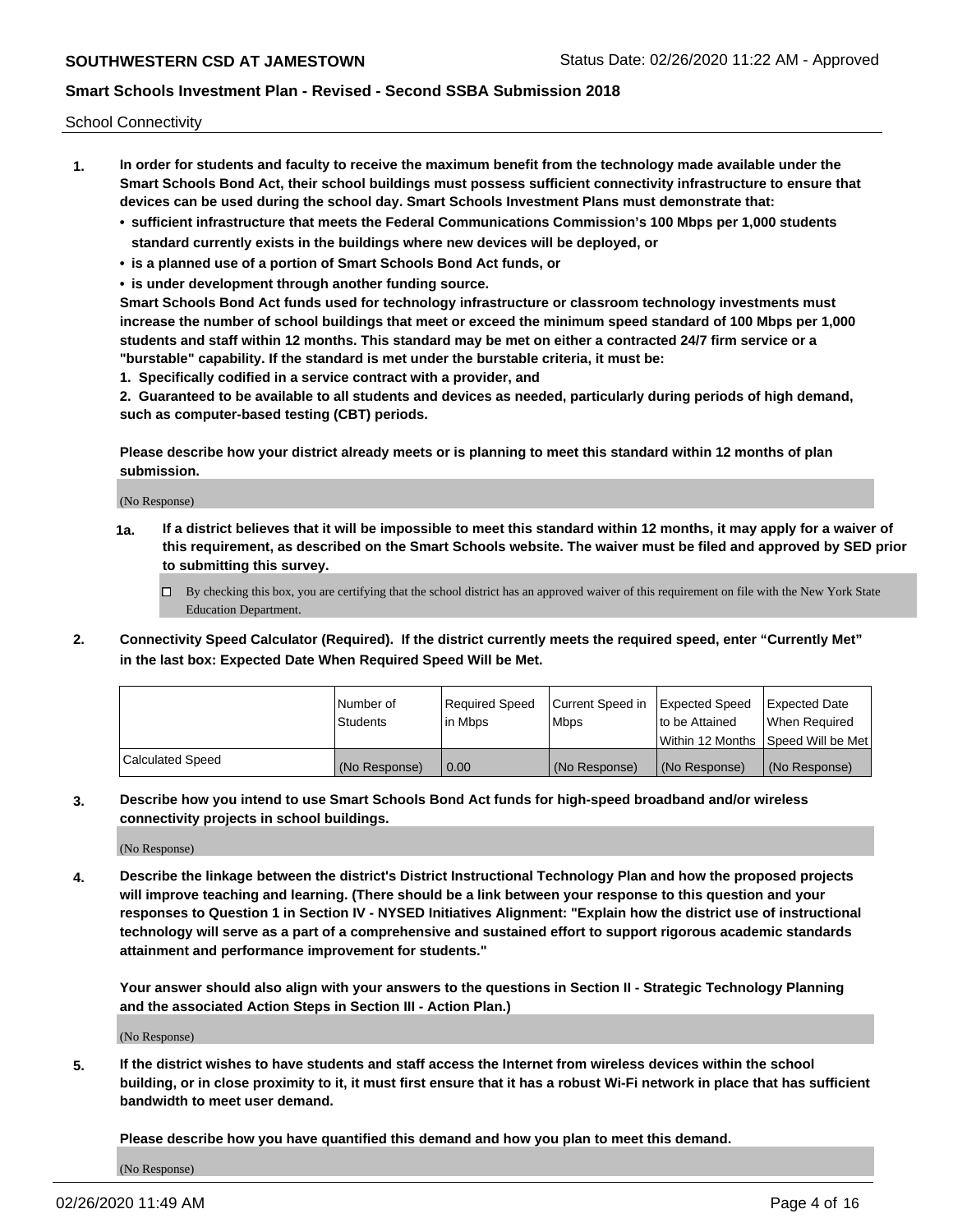School Connectivity

**6. Smart Schools plans with any expenditures in the School Connectivity category require a project number from the Office of Facilities Planning. Districts must submit an SSBA LOI and receive project numbers prior to submitting the SSIP. As indicated on the LOI, some projects may be eligible for a streamlined review and will not require a building permit.**

**Please indicate on a separate row each project number given to you by the Office of Facilities Planning.**

| Project Number |  |
|----------------|--|
| (No Response)  |  |

**7. Certain high-tech security and connectivity infrastructure projects may be eligible for an expedited review process as determined by the Office of Facilities Planning.**

### **Was your project deemed eligible for streamlined review?**

(No Response)

### **8. Include the name and license number of the architect or engineer of record.**

| Name          | License Number |
|---------------|----------------|
| (No Response) | (No Response)  |

### **9. Public Expenditures – Loanable (Counts toward the nonpublic loan calculation)**

| Select the allowable expenditure type.<br>Repeat to add another item under each type. | <b>PUBLIC</b> Items to be<br>l Purchased | Quantity           | Cost Per Item    | <b>Total Cost</b> |
|---------------------------------------------------------------------------------------|------------------------------------------|--------------------|------------------|-------------------|
| (No Response)                                                                         | (No Response)                            | l (No<br>Response) | (No<br>Response) | $\overline{0.00}$ |
|                                                                                       |                                          | O                  | 0.00             |                   |

## **10. Public Expenditures – Non-Loanable (Does not count toward nonpublic loan calculation)**

| Select the allowable expenditure<br>type.<br>Repeat to add another item under<br>each type. | <b>PUBLIC</b> Items to be purchased | Quantity      | Cost per Item | <b>Total Cost</b> |
|---------------------------------------------------------------------------------------------|-------------------------------------|---------------|---------------|-------------------|
| (No Response)                                                                               | (No Response)                       | (No Response) | (No Response) | 0.00              |
|                                                                                             |                                     |               | 0.00          |                   |

#### **11. Final 2014-15 BEDS Enrollment to calculate Nonpublic Sharing Requirement (no changes allowed.)**

|            | Public Enrollment | l Nonpublic Enrollment | <b>Total Enrollment</b> | Nonpublic Percentage |
|------------|-------------------|------------------------|-------------------------|----------------------|
| Enrollment | ,383              | 61                     | 0.444.00                | $\sim$<br>$-4.24$    |

#### **12. Total Public Budget - Loanable (Counts toward the nonpublic loan calculation)**

|                                                      | Public Allocations | <b>Estimated Nonpublic Loan</b><br>Amount | Estimated Total Sub-Allocations |
|------------------------------------------------------|--------------------|-------------------------------------------|---------------------------------|
| Network/Access Costs                                 | (No Response)      | 0.00                                      | 0.00                            |
| School Internal Connections and<br><b>Components</b> | (No Response)      | 0.00                                      | 0.00                            |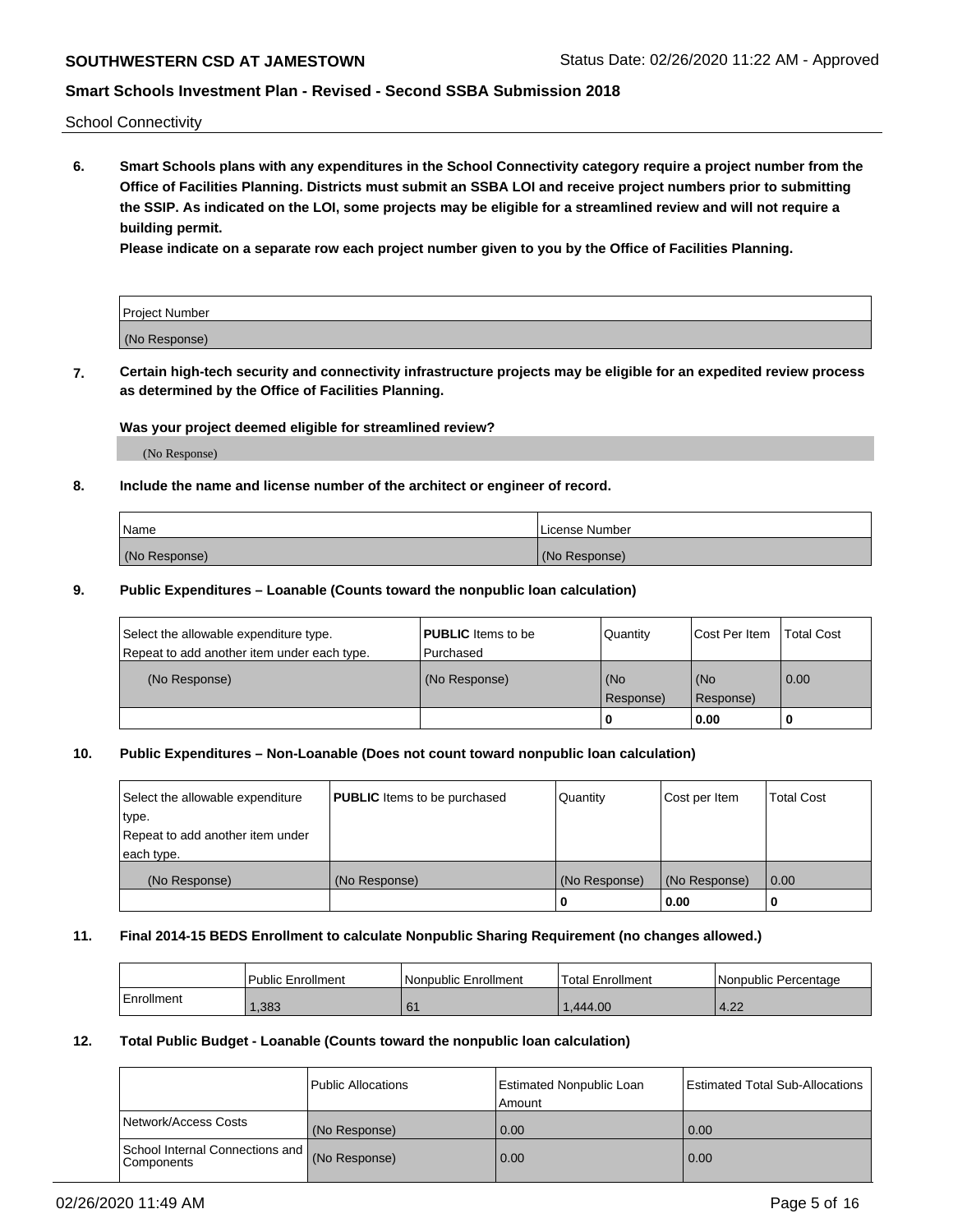School Connectivity

|         | <b>Public Allocations</b> | Estimated Nonpublic Loan<br>l Amount | Estimated Total Sub-Allocations |
|---------|---------------------------|--------------------------------------|---------------------------------|
| Other   | (No Response)             | 0.00                                 | 0.00                            |
| Totals: | 0.00                      | 0                                    |                                 |

# **13. Total Public Budget – Non-Loanable (Does not count toward the nonpublic loan calculation)**

|                                            | Sub-<br>Allocation |
|--------------------------------------------|--------------------|
| Network/Access Costs                       | (No Response)      |
| <b>Outside Plant Costs</b>                 | (No Response)      |
| School Internal Connections and Components | (No Response)      |
| <b>Professional Services</b>               | (No Response)      |
| Testing                                    | (No Response)      |
| <b>Other Upfront Costs</b>                 | (No Response)      |
| <b>Other Costs</b>                         | (No Response)      |
| Totals:                                    | 0.00               |

# **14. School Connectivity Totals**

|                          | Total Sub-Allocations |
|--------------------------|-----------------------|
| Total Loanable Items     | 0.00                  |
| Total Non-Ioanable Items | 0.00                  |
| Totals:                  | 0                     |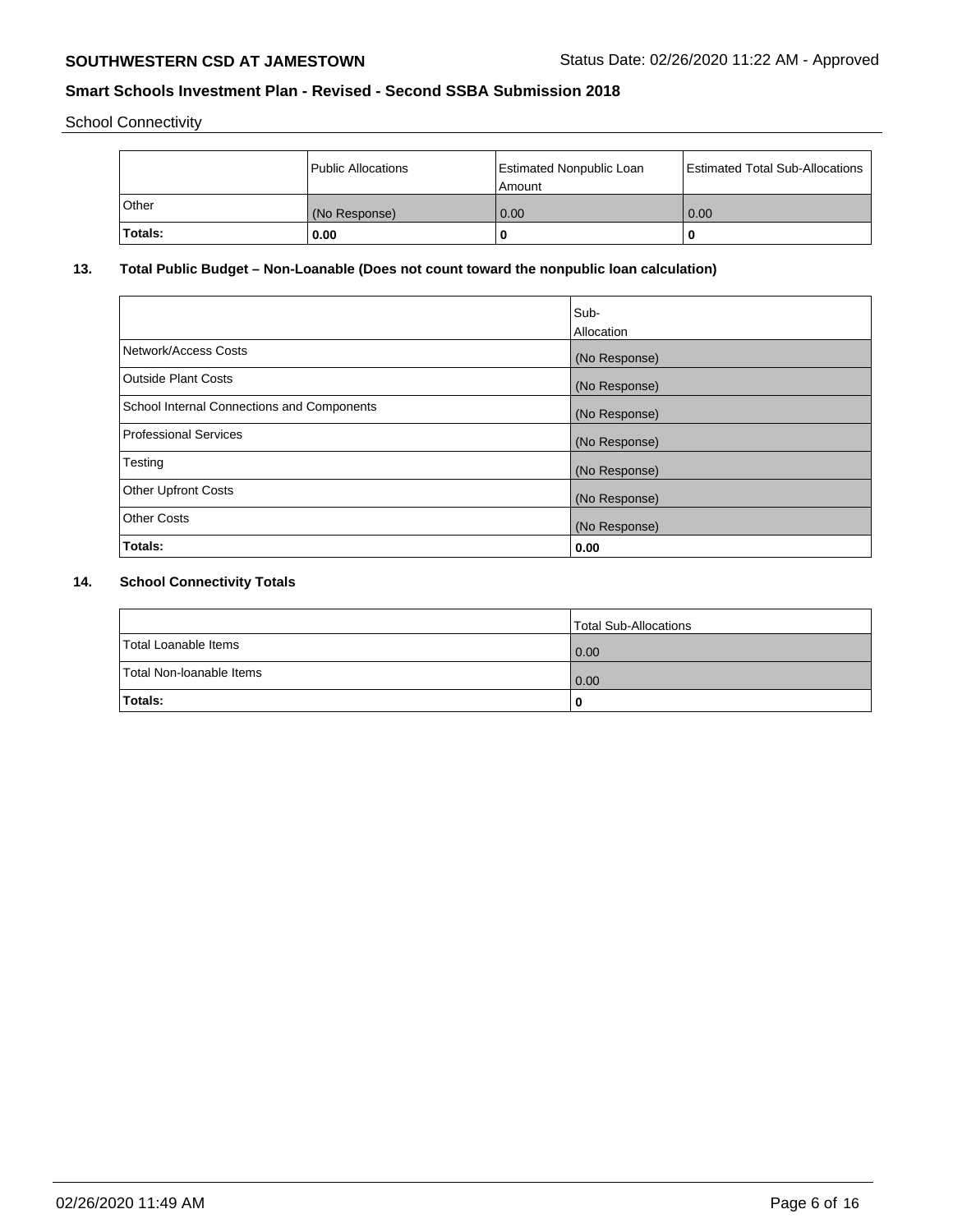Community Connectivity (Broadband and Wireless)

**1. Describe how you intend to use Smart Schools Bond Act funds for high-speed broadband and/or wireless connectivity projects in the community.**

(No Response)

**2. Please describe how the proposed project(s) will promote student achievement and increase student and/or staff access to the Internet in a manner that enhances student learning and/or instruction outside of the school day and/or school building.**

(No Response)

**3. Community connectivity projects must comply with all the necessary local building codes and regulations (building and related permits are not required prior to plan submission).**

 $\Box$  I certify that we will comply with all the necessary local building codes and regulations.

**4. Please describe the physical location of the proposed investment.**

(No Response)

**5. Please provide the initial list of partners participating in the Community Connectivity Broadband Project, along with their Federal Tax Identification (Employer Identification) number.**

| <b>Project Partners</b> | l Federal ID # |
|-------------------------|----------------|
| (No Response)           | (No Response)  |

**6. Please detail the type, quantity, per unit cost and total cost of the eligible items under each sub-category.**

| Select the allowable expenditure | Item to be purchased | Quantity      | Cost per Item | <b>Total Cost</b> |
|----------------------------------|----------------------|---------------|---------------|-------------------|
| type.                            |                      |               |               |                   |
| Repeat to add another item under |                      |               |               |                   |
| each type.                       |                      |               |               |                   |
| (No Response)                    | (No Response)        | (No Response) | (No Response) | 0.00              |
|                                  |                      | o             | 0.00          |                   |

**7. If you are submitting an allocation for Community Connectivity, complete this table.**

**Note that the calculated Total at the bottom of the table must equal the Total allocation for this category that you entered in the SSIP Overview overall budget.**

|                                    | Sub-Allocation |
|------------------------------------|----------------|
| Network/Access Costs               | (No Response)  |
| Outside Plant Costs                | (No Response)  |
| <b>Tower Costs</b>                 | (No Response)  |
| <b>Customer Premises Equipment</b> | (No Response)  |
| <b>Professional Services</b>       | (No Response)  |
| Testing                            | (No Response)  |
| <b>Other Upfront Costs</b>         | (No Response)  |
| <b>Other Costs</b>                 | (No Response)  |
| Totals:                            | 0.00           |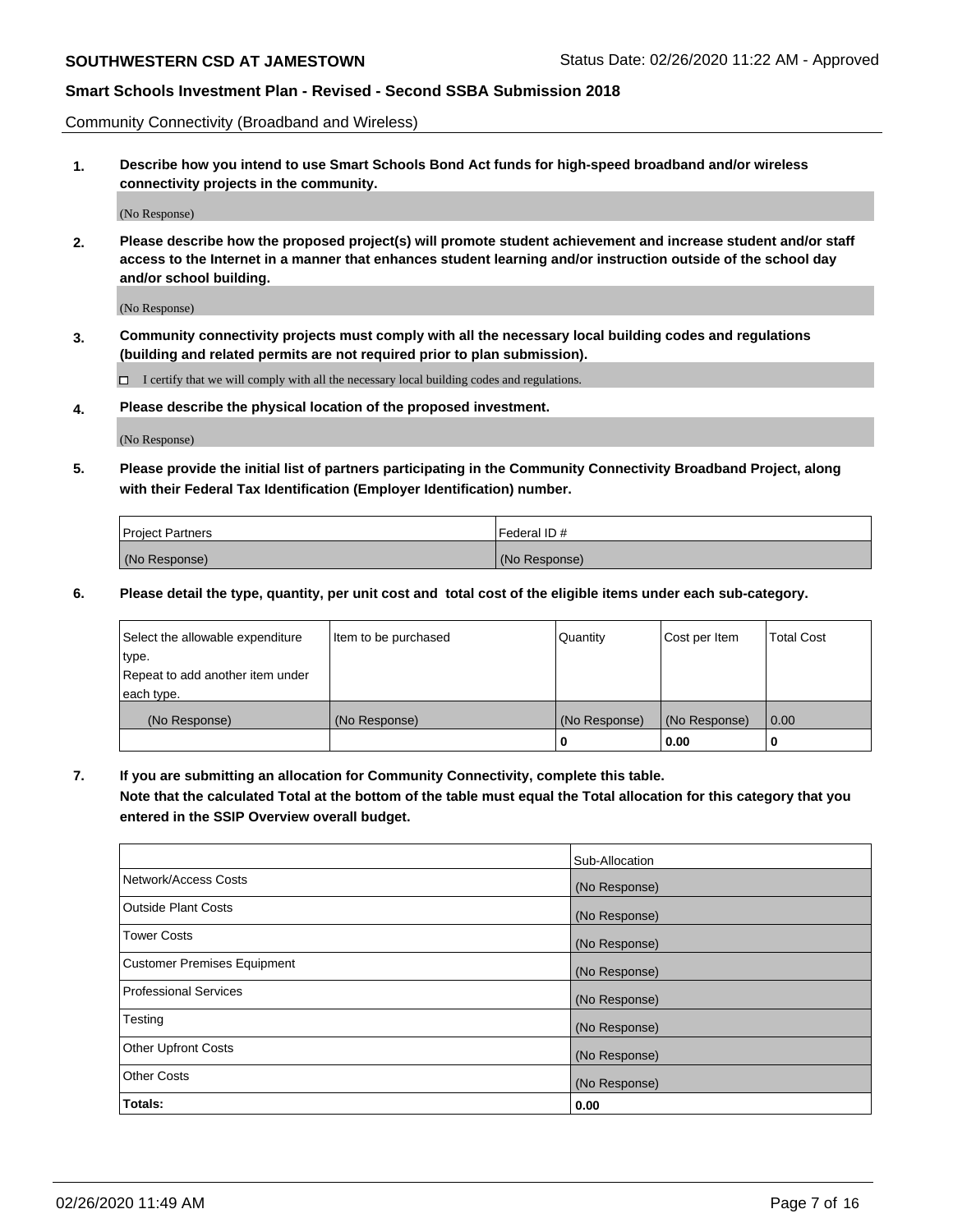### Classroom Learning Technology

**1. In order for students and faculty to receive the maximum benefit from the technology made available under the Smart Schools Bond Act, their school buildings must possess sufficient connectivity infrastructure to ensure that devices can be used during the school day. Smart Schools Investment Plans must demonstrate that sufficient infrastructure that meets the Federal Communications Commission's 100 Mbps per 1,000 students standard currently exists in the buildings where new devices will be deployed, or is a planned use of a portion of Smart Schools Bond Act funds, or is under development through another funding source. Smart Schools Bond Act funds used for technology infrastructure or classroom technology investments must increase the number of school buildings that meet or exceed the minimum speed standard of 100 Mbps per 1,000 students and staff within 12 months. This standard may be met on either a contracted 24/7 firm service or a "burstable" capability. If the standard is met under the burstable criteria, it must be:**

**1. Specifically codified in a service contract with a provider, and**

**2. Guaranteed to be available to all students and devices as needed, particularly during periods of high demand, such as computer-based testing (CBT) periods.**

**Please describe how your district already meets or is planning to meet this standard within 12 months of plan submission.**

Currently,. Southwestern Central School has a gigabit connection to thw Western New York Regional Informational Center (WNYRIC). The internal district network is comprised of 4 buildings (Bus garage in Lakewood, Elementary school, Middle school and High school). All four buildings are connected together via fiber connection. Network closets in each building connect the classrooms to the internal network. All network equipment was replaced in the fall of 2012. This upgrade has increased our network capacity significantly district-wide. Servers are kept up-to-date and whenever possible either are housed at Erie 1 BOCES or virtualized. Southwestern meets the minimum speed standard of 100 mbps per 1000 students and staff. We utilize a contracted 24 - 7 service through Erie 1 BOCES.

- **1a. If a district believes that it will be impossible to meet this standard within 12 months, it may apply for a waiver of this requirement, as described on the Smart Schools website. The waiver must be filed and approved by SED prior to submitting this survey.**
	- By checking this box, you are certifying that the school district has an approved waiver of this requirement on file with the New York State Education Department.
- **2. Connectivity Speed Calculator (Required). If the district currently meets the required speed, enter "Currently Met" in the last box: Expected Date When Required Speed Will be Met.**

|                  | INumber of | Required Speed | Current Speed in Expected Speed |                 | <b>Expected Date</b>                                 |
|------------------|------------|----------------|---------------------------------|-----------------|------------------------------------------------------|
|                  | Students   | l in Mbps      | <b>Mbps</b>                     | Ito be Attained | When Reauired<br>Within 12 Months 1Speed Will be Met |
| Calculated Speed | 1.328      | 132.80         | 1000                            | 1000            | now                                                  |

**3. If the district wishes to have students and staff access the Internet from wireless devices within the school building, or in close proximity to it, it must first ensure that it has a robust Wi-Fi network in place that has sufficient bandwidth to meet user demand.**

**Please describe how you have quantified this demand and how you plan to meet this demand.**

Southwestern has worked closely with Erie 1 BOCES technology. information and infrastructure department to update our wireless connections at the elementary, middle and high school level. Our wireless connections were updated in the summer of 2016 to meet the demands of our students and staff. Southwestern has a wireless access point in every classroom that is capable of over 500 mbs.

**4. All New York State public school districts are required to complete and submit an Instructional Technology Plan survey to the New York State Education Department in compliance with Section 753 of the Education Law and per Part 100.12 of the Commissioner's Regulations.**

**Districts that include educational technology purchases as part of their Smart Schools Investment Plan must have a submitted and approved Instructional Technology Plan survey on file with the New York State Education Department.**

By checking this box, you are certifying that the school district has an approved Instructional Technology Plan survey on file with the New York State Education Department.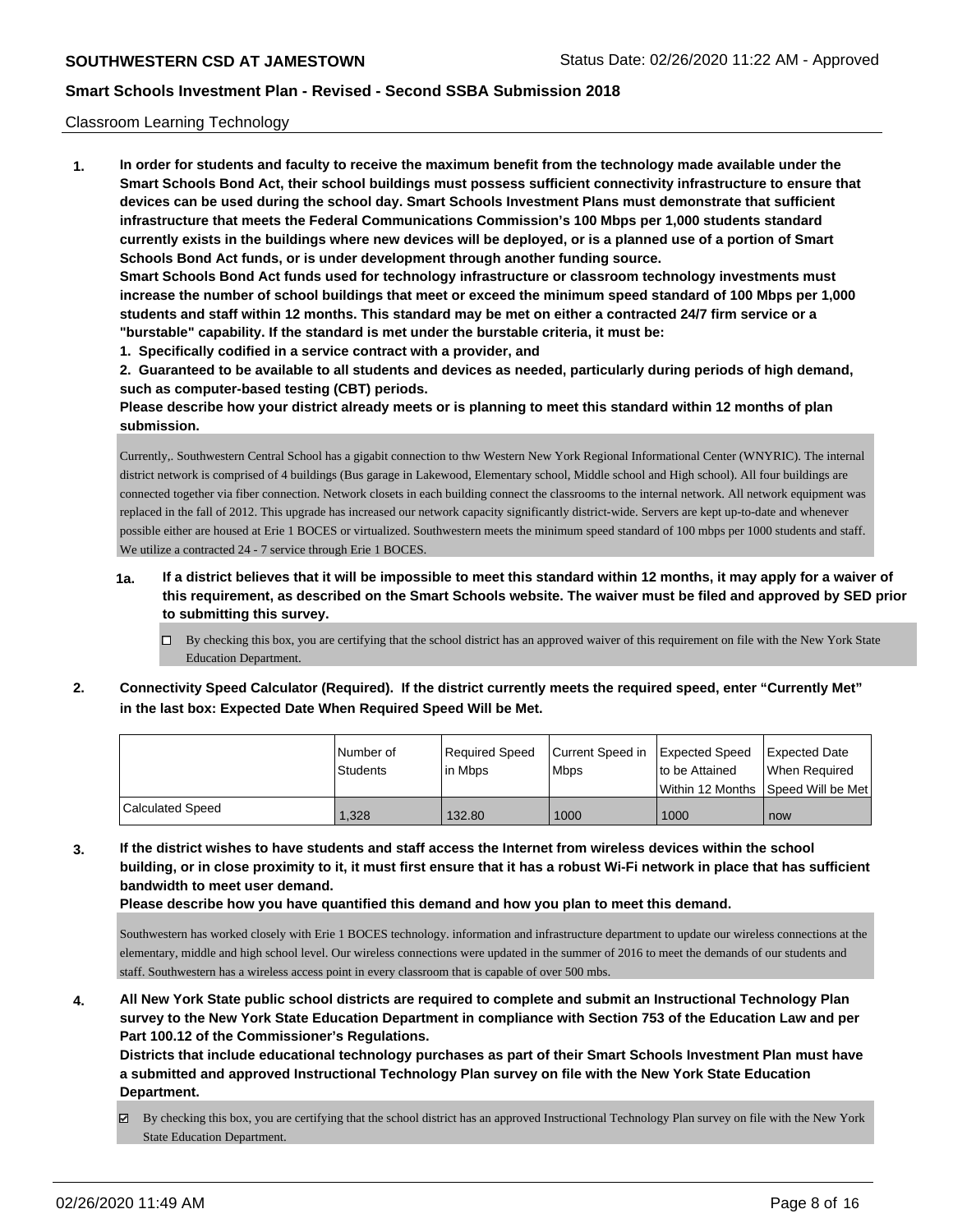### Classroom Learning Technology

**5. Describe the devices you intend to purchase and their compatibility with existing or planned platforms or systems. Specifically address the adequacy of each facility's electrical, HVAC and other infrastructure necessary to install and support the operation of the planned technology.**

All devices considered below will need standard 110v power electricity with a recommended dedicated circuit. Consultation with Southwestern's Buildings and Grounds Supervisor has indicated all existing infrastructure meets these standards. Proper ventilation will be provided through the use of a full-size HEPA filter system. All devices will be connected through the network.

Epilog Mini 18 - table top laser engraver learning system - for middle school

2 Mobilemaker ED Cart Mobile STEAM Carts - 3d printer, Laser engraver, CNC Mill, Vinyl Cutter - one for middle school, one for high school Roland 24" Camm Desktop Vinyl Cutter w/ Stand - Vinyl Cutters for Graphic Design in MS library

30 Apple 12inch Macbook - Engineering and Graphic Design

30 Lenovo Yoga 380 laptops- Engineering and Graphic Design

- **6. Describe how the proposed technology purchases will:**
	- **> enhance differentiated instruction;**
	- **> expand student learning inside and outside the classroom;**
	- **> benefit students with disabilities and English language learners; and**
	- **> contribute to the reduction of other learning gaps that have been identified within the district.**

**The expectation is that districts will place a priority on addressing the needs of students who struggle to succeed in a rigorous curriculum. Responses in this section should specifically address this concern and align with the district's Instructional Technology Plan (in particular Question 2 of E. Curriculum and Instruction: "Does the district's instructional technology plan address the needs of students with disabilities to ensure equitable access to instruction, materials and assessments?" and Question 3 of the same section: "Does the district's instructional technology plan address the provision of assistive technology specifically for students with disabilities to ensure access to and participation in the general curriculum?")**

**In addition, describe how the district ensures equitable access to instruction, materials and assessments and participation in the general curriculum for both SWD and English Language Learners/Multilingual Learners (ELL/MLL) students.**

Technology is a means for all students to achieve equitable access to instruction, materials and assessments. Collaboration between the technology department and Pupil Personnel Services is paramount in making sure that all of our students in the district receive the appropriate technology to enable them to have access to instruction, materials and assessments. The Director of Pupil Personnel Services, as well as other administrators in the district, have been involved in the decision making process regarding appropriate equipment and technology resources for all students. The equipment proposed will naturally enhance differentiated instruction, as students will have as much support through technology integration specialists as needed to complete projects. Students with disabilities will benefit from differentiated instruction as well as the opportunity for hands-on learning. The Makerspace carts will enable students to apply their learning in a real-world application. These tools will also give kinesthetic learners the opportunity to make a product based on the concept they are learning. Students with disabilities often benefit from multiple modalities in their learning. Instruction in the Makerspace areas will include a technology integrator specialist and classroom teachers. If needed, the ELL teacher will also collaborate to insure success for English Language Learners within the Makerspace classrooms. Creating Makerspace classrooms in the district will address hands-on learning needs and increase student learning inside and outside the classroom. Students will have the opportunity to create using equipment such as the 3-d printer and vinyl cutter. Southwestern plans to collaborate with community stakeholders (such as engineers from various local businesses) to participate in activities within the Makerspace classrooms. Increasing hands-on opportunities for all of our students will offer additional curriculum opportunities for students that benefit from kinesthetic or hands-on learning activities. The Makerspace carts will also help address learning gaps that may be evident in economically disadvantaged students. For example, according to the NY 3-8 math results in 2018, 53% of our "not economically disadvantaged students" were proficient and 29% of our economically disadvantaged students were proficient. Improving our Makerspace options is one way Southwestern is addressing this learning gap. The carts will give equal access to all students in our district, including economically disadvantaged students.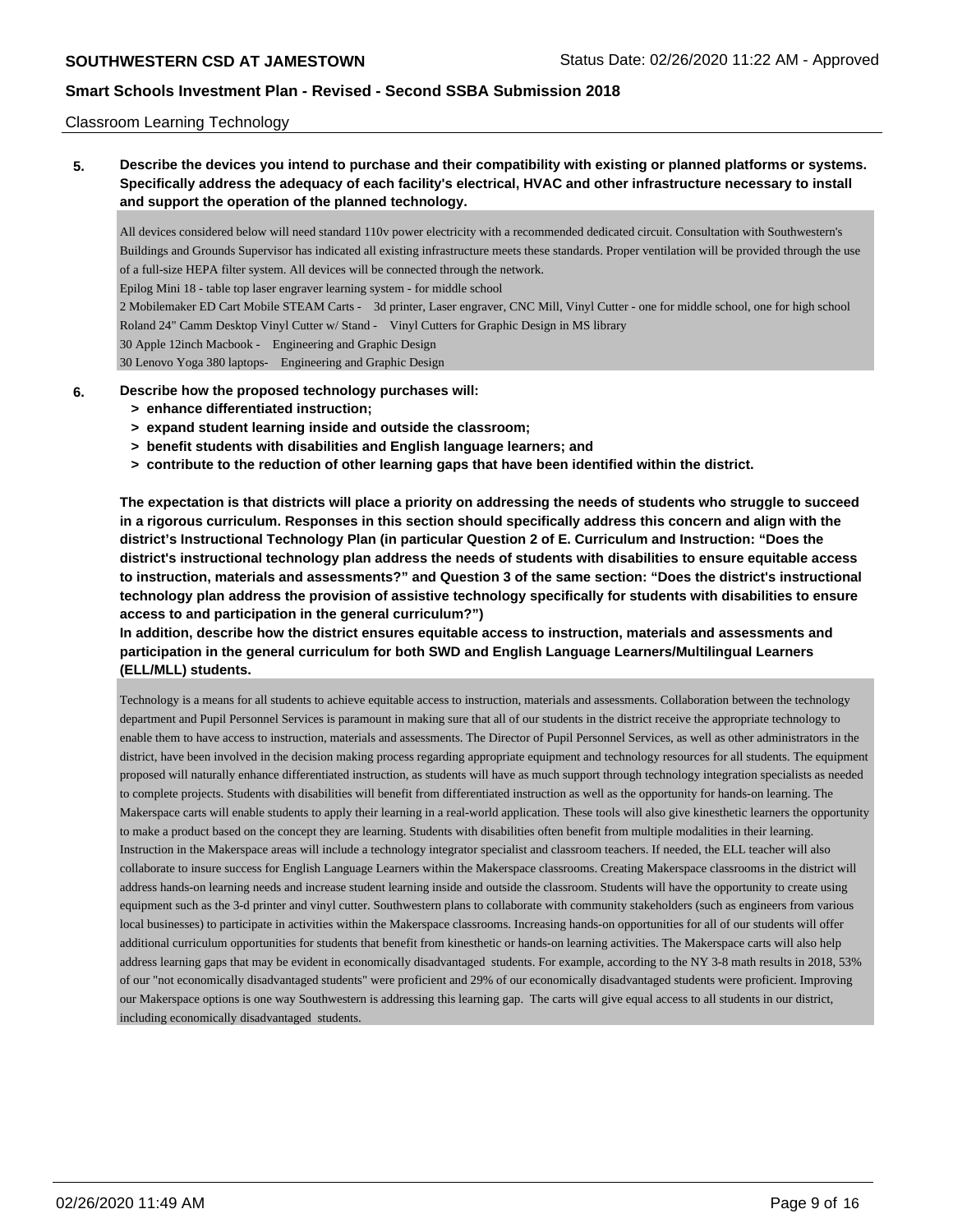### Classroom Learning Technology

# **7. Where appropriate, describe how the proposed technology purchases will enhance ongoing communication with parents and other stakeholders and help the district facilitate technology-based regional partnerships, including distance learning and other efforts.**

A maker space classroom opens up many opportunities for 21st century learning and career and college readiness. Students will have opportunities to showcase projects created in this classroom through community activities, including *Dream it Do it* and our locally sponsored *Stem Wars*. Southwestern hopes to partner with local manufacturers to expand upon real life learning situations. At the middle school, after school activities such as *Girls that Code* and *Coding Club* can foster ongoing communication with parents and community members. Southwestern has already moved toward 1:1 devices and the use of Office 365. By incorporating our current technology with our proposed maker space classroom, we have the opportunity for parents to see completed projects ranging from paper and pencil, to digital, to the completed fabricated product. The maker space equipment, such as the vinyl cutter and laser cutter, can be used to create merchandise that can be sold through our School Store and DECA team, as well as our sports boosters.

### **8. Describe the district's plan to provide professional development to ensure that administrators, teachers and staff can employ the technology purchased to enhance instruction successfully.**

**Note: This response should be aligned and expanded upon in accordance with your district's response to Question 1 of F. Professional Development of your Instructional Technology Plan: "Please provide a summary of professional development offered to teachers and staff, for the time period covered by this plan, to support technology to enhance teaching and learning. Please include topics, audience and method of delivery within your summary."**

The District recognizes the importance of ongoing and sustained professional development for staff and students. Training will be provided on-site by the vendor's technician to ensure safety and proper usage. This training is on-going until all technology team leaders, teachers and relevant staff members will be proficient in using the machines. Vendor training will be provided as needed as systems are updated. Please note the training provided by the vendor's technician is for learning how to safely use the machines only.

The technology integrators will provide in-house workshops and specialized training as needed; this will be no additional cost through the Smart Schools Bond Act. Technology and art teachers will participate in professional development provided by regional BOCES as well as NYSCATE (NYS Association for Computers and Technologies in Education) workshops. Webinars, forums and other digital resources will be used for ideas in using the robotics kits and maker space technology. Technology and art teachers will collaborate and visit neighboring districts to gather curriculum ideas for our students.

- **9. Districts must contact one of the SUNY/CUNY teacher preparation programs listed on the document on the left side of the page that supplies the largest number of the district's new teachers to request advice on innovative uses and best practices at the intersection of pedagogy and educational technology.**
	- $\boxtimes$  By checking this box, you certify that you have contacted the SUNY/CUNY teacher preparation program that supplies the largest number of your new teachers to request advice on these issues.

#### **9a. Please enter the name of the SUNY or CUNY Institution that you contacted.**

SUNY Fredonia

**9b. Enter the primary Institution phone number.**

716-673-3111

**9c. Enter the name of the contact person with whom you consulted and/or will be collaborating with on innovative uses of technology and best practices.**

Dr. Christine Givner

**10. To ensure the sustainability of technology purchases made with Smart Schools funds, districts must demonstrate a long-term plan to maintain and replace technology purchases supported by Smart Schools Bond Act funds. This sustainability plan shall demonstrate a district's capacity to support recurring costs of use that are ineligible for Smart Schools Bond Act funding such as device maintenance, technical support, Internet and wireless fees, maintenance of hotspots, staff professional development, building maintenance and the replacement of incidental items. Further, such a sustainability plan shall include a long-term plan for the replacement of purchased devices and equipment at the end of their useful life with other funding sources.**

By checking this box, you certify that the district has a sustainability plan as described above.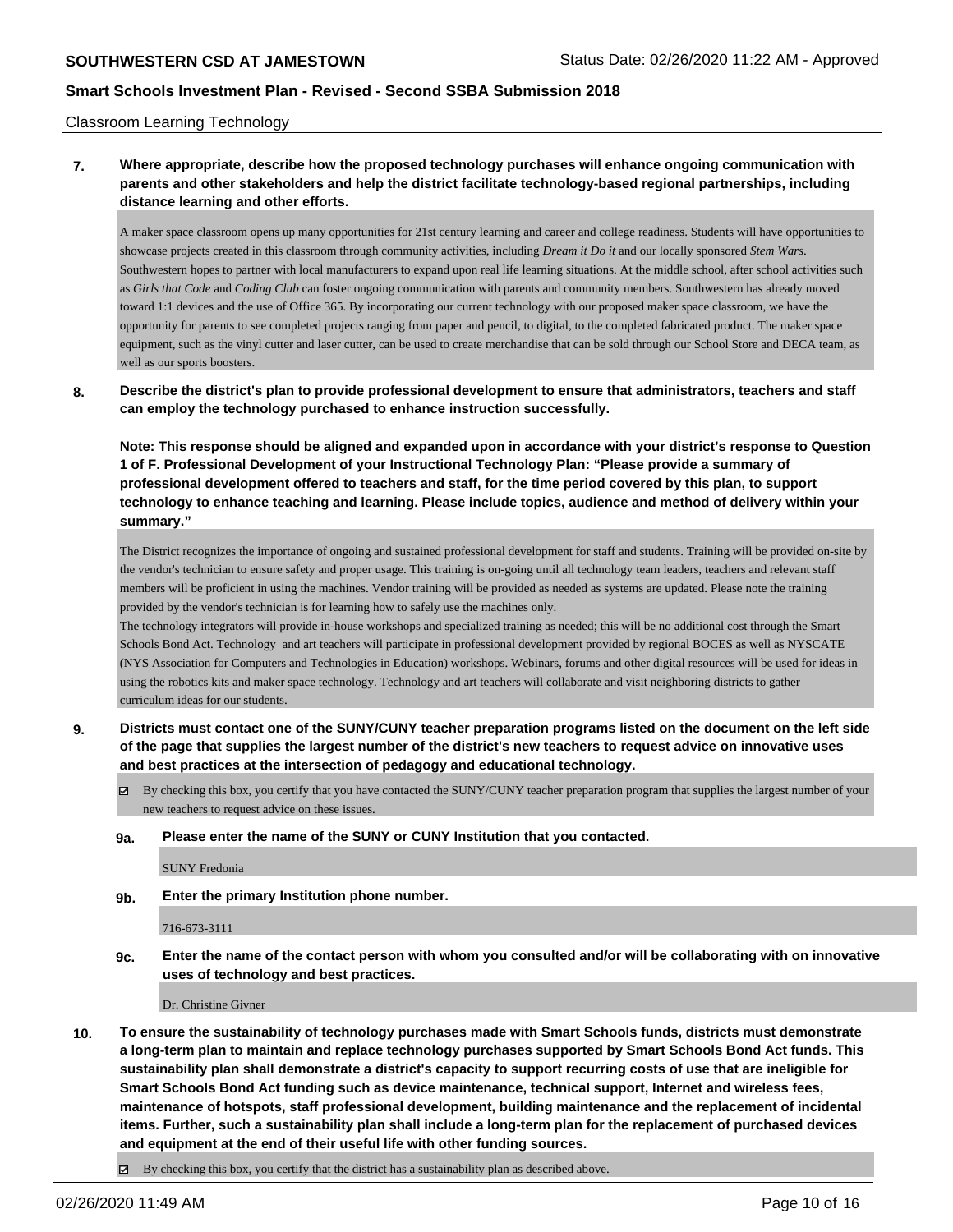Classroom Learning Technology

**11. Districts must ensure that devices purchased with Smart Schools Bond funds will be distributed, prepared for use, maintained and supported appropriately. Districts must maintain detailed device inventories in accordance with generally accepted accounting principles.**

By checking this box, you certify that the district has a distribution and inventory management plan and system in place.

## **12. Please detail the type, quantity, per unit cost and total cost of the eligible items under each sub-category.**

| Select the allowable expenditure | I Item to be Purchased              | Quantity | Cost per Item | <b>Total Cost</b> |
|----------------------------------|-------------------------------------|----------|---------------|-------------------|
| type.                            |                                     |          |               |                   |
| Repeat to add another item under |                                     |          |               |                   |
| each type.                       |                                     |          |               |                   |
| <b>Laptop Computers</b>          | Apple 12inch Macbook                | 30       | 1,522.00      | 45,660.00         |
| <b>Other Costs</b>               | Roland 24 inch desktop vinyl cutter |          | 3,218.00      | 3,218.00          |
| <b>Other Costs</b>               | l Mobile Maker ED Cart              | 2        | 59.830.00     | 119,660.00        |
| <b>Laptop Computers</b>          | Lenovo Yoga 380 Laptops             | 30       | 1,300.00      | 39,000.00         |
| <b>Other Costs</b>               | Epilog Mini 18                      |          | 14,383.00     | 14,383.00         |
|                                  |                                     | 64       | 80,253.00     | 221,921           |

## **13. Final 2014-15 BEDS Enrollment to calculate Nonpublic Sharing Requirement (no changes allowed.)**

|            | <b>Public Enrollment</b> | Nonpublic Enrollment | <b>Total Enrollment</b> | <i>Nonpublic</i><br>l Percentage |
|------------|--------------------------|----------------------|-------------------------|----------------------------------|
| Enrollment | 1,383                    | 61                   | .444.00                 | 4.22                             |

### **14. If you are submitting an allocation for Classroom Learning Technology complete this table.**

|                          | Public School Sub-Allocation | <b>Estimated Nonpublic Loan</b><br>Amount<br>(Based on Percentage Above) | <b>Estimated Total Public and</b><br>Nonpublic Sub-Allocation |
|--------------------------|------------------------------|--------------------------------------------------------------------------|---------------------------------------------------------------|
| Interactive Whiteboards  | 0.00                         | 0.00                                                                     | 0.00                                                          |
| <b>Computer Servers</b>  | 0.00                         | 0.00                                                                     | 0.00                                                          |
| <b>Desktop Computers</b> | 0.00                         | 0.00                                                                     | 0.00                                                          |
| <b>Laptop Computers</b>  | 84,660.00                    | 2,792.49                                                                 | 87,452.49                                                     |
| <b>Tablet Computers</b>  | (No Response)                | 0.00                                                                     | 0.00                                                          |
| <b>Other Costs</b>       | 137,261.00                   | 4,527.51                                                                 | 141,788.51                                                    |
| Totals:                  | 221,921.00                   | 7,320                                                                    | 229,241                                                       |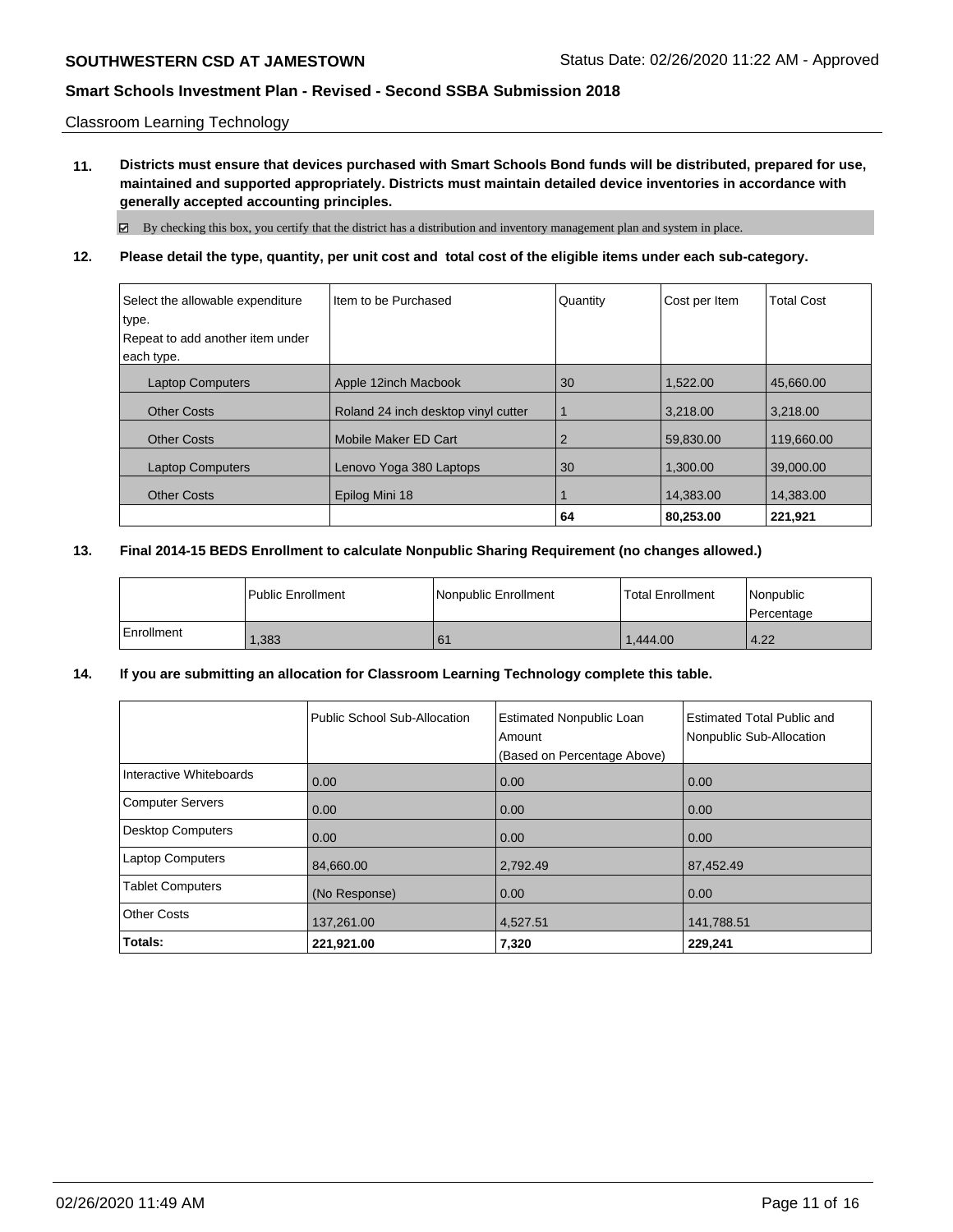#### Pre-Kindergarten Classrooms

**1. Provide information regarding how and where the district is currently serving pre-kindergarten students and justify the need for additional space with enrollment projections over 3 years.**

(No Response)

- **2. Describe the district's plan to construct, enhance or modernize education facilities to accommodate prekindergarten programs. Such plans must include:**
	- **Specific descriptions of what the district intends to do to each space;**
	- **An affirmation that new pre-kindergarten classrooms will contain a minimum of 900 square feet per classroom;**
	- **The number of classrooms involved;**
	- **The approximate construction costs per classroom; and**
	- **Confirmation that the space is district-owned or has a long-term lease that exceeds the probable useful life of the improvements.**

(No Response)

**3. Smart Schools Bond Act funds may only be used for capital construction costs. Describe the type and amount of additional funds that will be required to support ineligible ongoing costs (e.g. instruction, supplies) associated with any additional pre-kindergarten classrooms that the district plans to add.**

(No Response)

**4. All plans and specifications for the erection, repair, enlargement or remodeling of school buildings in any public school district in the State must be reviewed and approved by the Commissioner. Districts that plan capital projects using their Smart Schools Bond Act funds will undergo a Preliminary Review Process by the Office of Facilities Planning.**

**Please indicate on a separate row each project number given to you by the Office of Facilities Planning.**

| Project Number |  |
|----------------|--|
| (No Response)  |  |
|                |  |

**5. Please detail the type, quantity, per unit cost and total cost of the eligible items under each sub-category.**

| Select the allowable expenditure | Item to be purchased | Quantity      | Cost per Item | <b>Total Cost</b> |
|----------------------------------|----------------------|---------------|---------------|-------------------|
| type.                            |                      |               |               |                   |
| Repeat to add another item under |                      |               |               |                   |
| each type.                       |                      |               |               |                   |
| (No Response)                    | (No Response)        | (No Response) | (No Response) | 0.00              |
|                                  |                      | υ             | 0.00          |                   |

**6. If you have made an allocation for Pre-Kindergarten Classrooms, complete this table. Note that the calculated Total at the bottom of the table must equal the Total allocation for this category that you entered in the SSIP Overview overall budget.**

|                                          | Sub-Allocation |
|------------------------------------------|----------------|
| Construct Pre-K Classrooms               | (No Response)  |
| Enhance/Modernize Educational Facilities | (No Response)  |
| <b>Other Costs</b>                       | (No Response)  |
| Totals:                                  | 0.00           |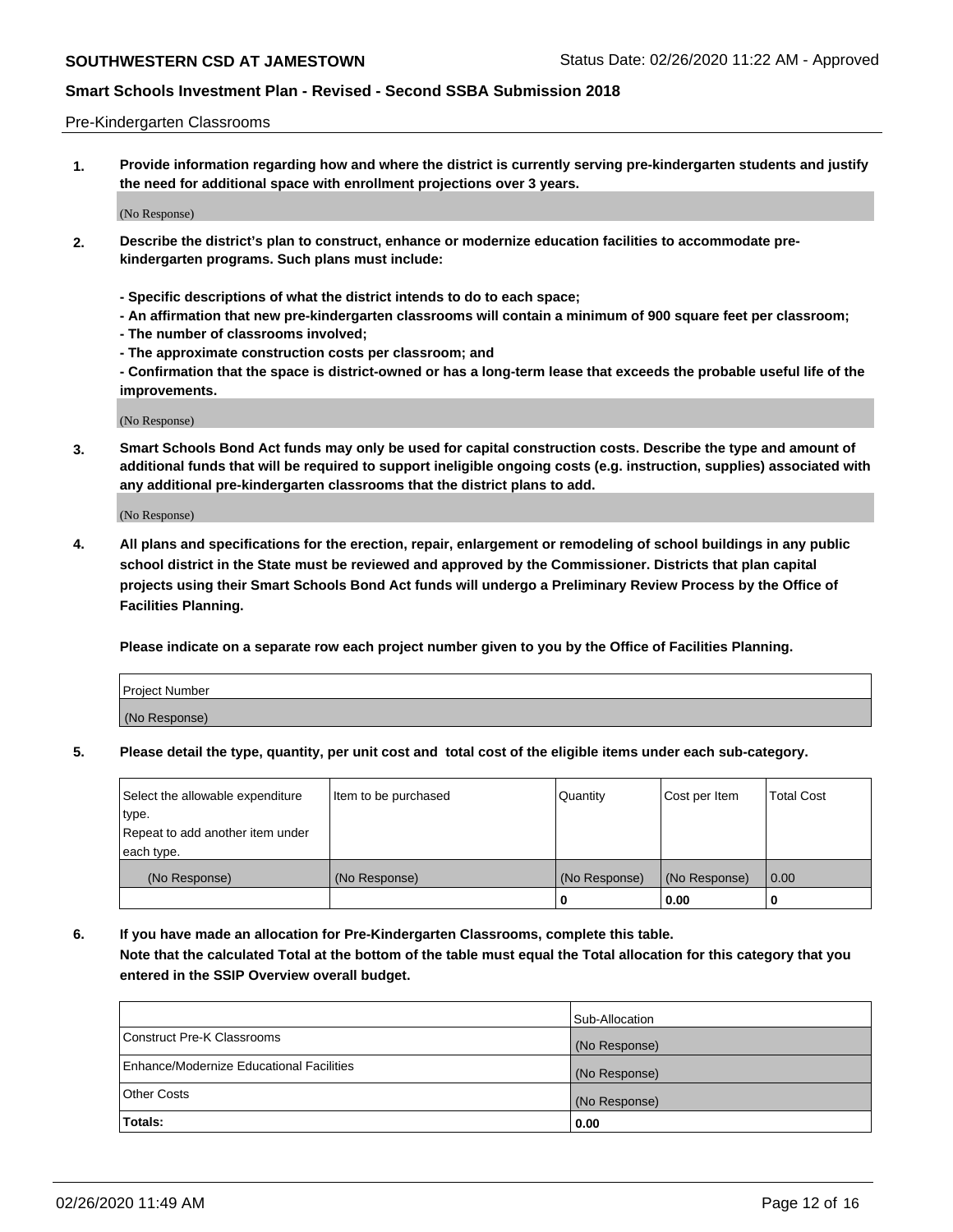Replace Transportable Classrooms

**1. Describe the district's plan to construct, enhance or modernize education facilities to provide high-quality instructional space by replacing transportable classrooms.**

(No Response)

**2. All plans and specifications for the erection, repair, enlargement or remodeling of school buildings in any public school district in the State must be reviewed and approved by the Commissioner. Districts that plan capital projects using their Smart Schools Bond Act funds will undergo a Preliminary Review Process by the Office of Facilities Planning.**

**Please indicate on a separate row each project number given to you by the Office of Facilities Planning.**

| Project Number |  |
|----------------|--|
|                |  |
| (No Response)  |  |

**3. For large projects that seek to blend Smart Schools Bond Act dollars with other funds, please note that Smart Schools Bond Act funds can be allocated on a pro rata basis depending on the number of new classrooms built that directly replace transportable classroom units.**

**If a district seeks to blend Smart Schools Bond Act dollars with other funds describe below what other funds are being used and what portion of the money will be Smart Schools Bond Act funds.**

(No Response)

**4. Please detail the type, quantity, per unit cost and total cost of the eligible items under each sub-category.**

| Select the allowable expenditure | Item to be purchased | Quantity      | Cost per Item | Total Cost |
|----------------------------------|----------------------|---------------|---------------|------------|
| ∣type.                           |                      |               |               |            |
| Repeat to add another item under |                      |               |               |            |
| each type.                       |                      |               |               |            |
| (No Response)                    | (No Response)        | (No Response) | (No Response) | 0.00       |
|                                  |                      | u             | 0.00          |            |

**5. If you have made an allocation for Replace Transportable Classrooms, complete this table. Note that the calculated Total at the bottom of the table must equal the Total allocation for this category that you entered in the SSIP Overview overall budget.**

|                                                | Sub-Allocation |
|------------------------------------------------|----------------|
| Construct New Instructional Space              | (No Response)  |
| Enhance/Modernize Existing Instructional Space | (No Response)  |
| Other Costs                                    | (No Response)  |
| Totals:                                        | 0.00           |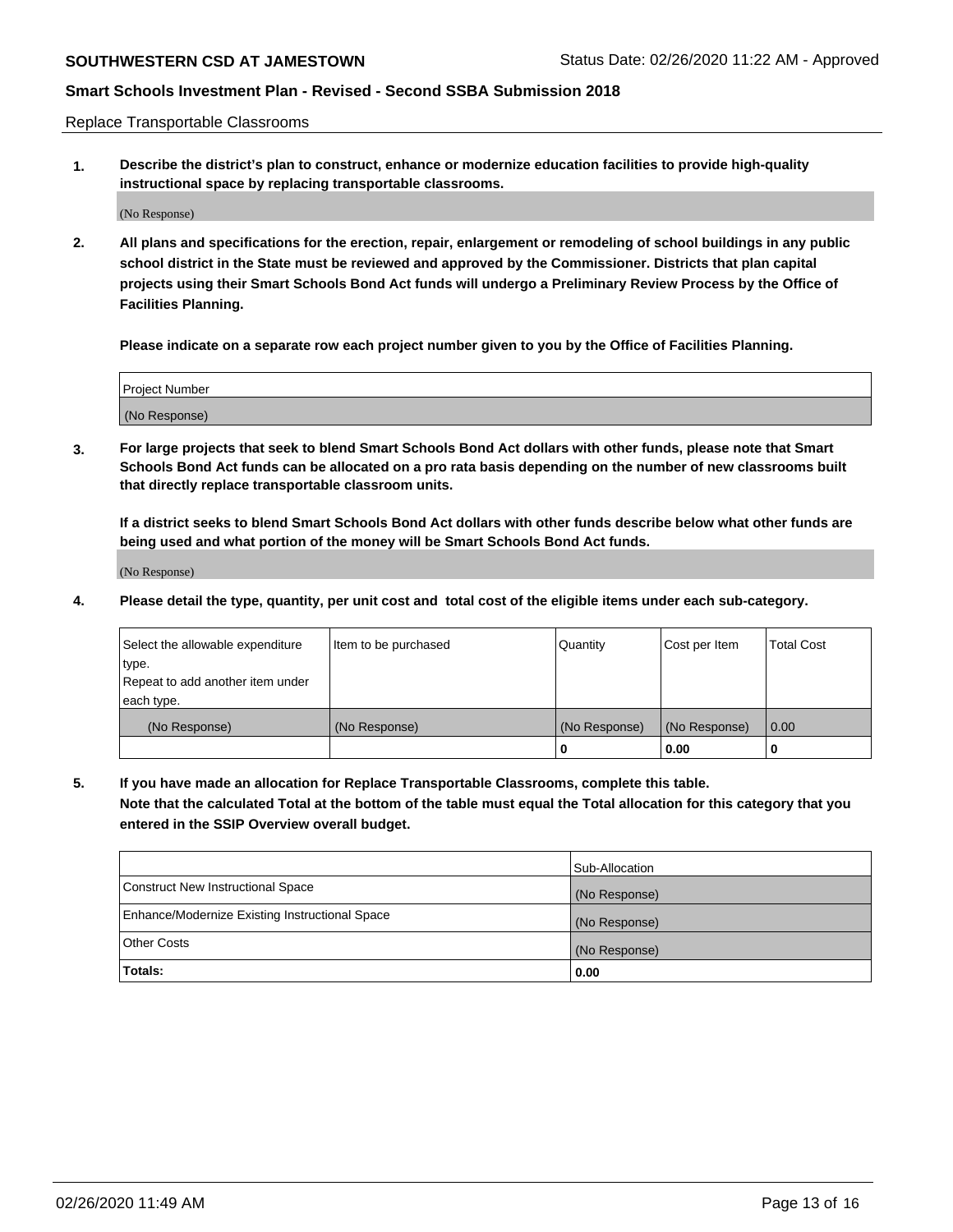High-Tech Security Features

**1. Describe how you intend to use Smart Schools Bond Act funds to install high-tech security features in school buildings and on school campuses.**

(No Response)

**2. All plans and specifications for the erection, repair, enlargement or remodeling of school buildings in any public school district in the State must be reviewed and approved by the Commissioner. Smart Schools plans with any expenditures in the High-Tech Security category require a project number from the Office of Facilities Planning. Districts must submit an SSBA LOI and receive project numbers prior to submitting the SSIP. As indicated on the LOI, some projects may be eligible for a streamlined review and will not require a building permit. Please indicate on a separate row each project number given to you by the Office of Facilities Planning.**

| <b>Project Number</b> |  |
|-----------------------|--|
| (No Response)         |  |

- **3. Was your project deemed eligible for streamlined Review?**
	- Yes
	- $\hfill \square$  No
- **4. Include the name and license number of the architect or engineer of record.**

| <b>Name</b>   | License Number |
|---------------|----------------|
| (No Response) | (No Response)  |

**5. Please detail the type, quantity, per unit cost and total cost of the eligible items under each sub-category.**

| Select the allowable expenditure | Item to be purchased | Quantity      | Cost per Item | <b>Total Cost</b> |
|----------------------------------|----------------------|---------------|---------------|-------------------|
| ∣type.                           |                      |               |               |                   |
| Repeat to add another item under |                      |               |               |                   |
| each type.                       |                      |               |               |                   |
| (No Response)                    | (No Response)        | (No Response) | (No Response) | 0.00              |
|                                  |                      | 0             | 0.00          |                   |

**6. If you have made an allocation for High-Tech Security Features, complete this table.**

**Enter each Sub-category Public Allocation based on the the expenditures listed in Table #5.**

|                                                      | Sub-Allocation |
|------------------------------------------------------|----------------|
| Capital-Intensive Security Project (Standard Review) | (No Response)  |
| <b>Electronic Security System</b>                    | (No Response)  |
| <b>Entry Control System</b>                          | (No Response)  |
| Approved Door Hardening Project                      | (No Response)  |
| <b>Other Costs</b>                                   | (No Response)  |
| Totals:                                              | 0.00           |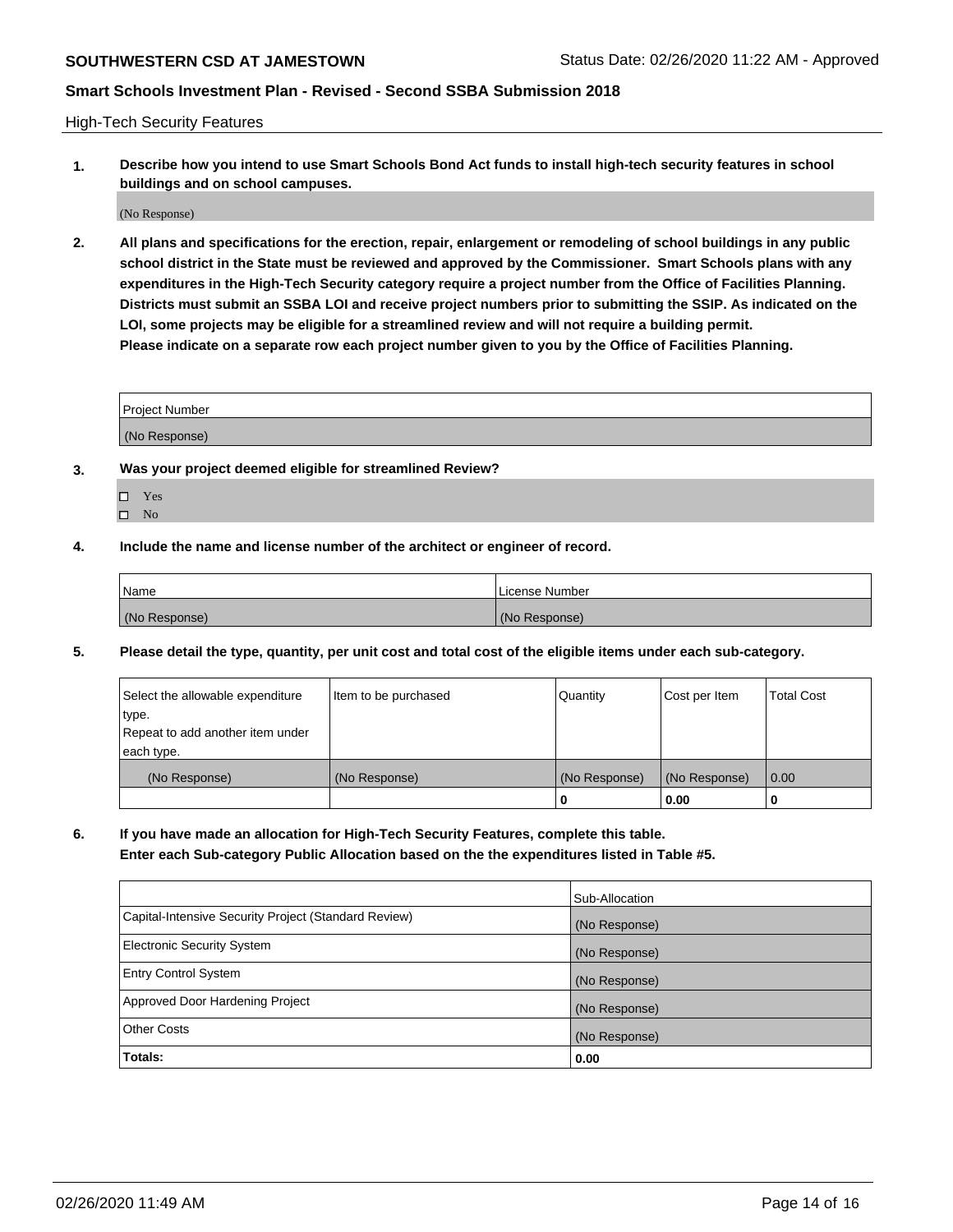Non-Public Schools

**1. Describe your plan to utilize SSBA funds to purchase devices and loan to the nonpublic schools within your district. Please specify what devices have been requested by the nonpublic schools. If the nonpublic schools have not finalized requests, the district should provide the date nonpublic schools will submit the request by.**

Bethel Baptist, the nonpublic school located within our district, is undecided on devices needed at this time and is currently not choosing to request allocations. We will continue to communicate with them on an annual basis.

**2. A final Smart Schools Investment Plan cannot be approved until school authorities have adopted regulations specifying the date by which requests from nonpublic schools for the purchase and loan of Smart Schools Bond Act classroom technology must be received by the district.**

 $\boxtimes$  By checking this box, you certify that you have such a plan and associated regulations in place that have been made public.

**2a. Please enter the date each year nonpublic schools must request loanable items from the school district. This date cannot be earlier than June 1 of the previous school year.**

June 1st

### **3. Final 2014-15 BEDS Enrollment to calculate Nonpublic Sharing Requirement (no changes allowed.)**

|            | Public Enrollment | l Nonpublic Enrollment | 'Total Enrollment | I Nonpublic Percentage |
|------------|-------------------|------------------------|-------------------|------------------------|
| Enrollment | .383              |                        | .444.00           | $AD^{\prime}$<br>7.ZZ  |

### **4. Nonpublic Loan Calculator**

|                                                          | Loanable     | Loanable   | Additional       | <b>Estimated</b> | Previously | Cumulative | <b>Final Per</b> | Final Total |
|----------------------------------------------------------|--------------|------------|------------------|------------------|------------|------------|------------------|-------------|
|                                                          | School       | Classroom  | Nonpublic        | Per Pupil        | Approved   | Per Pupil  | Pupil Loan       | ⊺Loan       |
|                                                          | Connectivity | Technology | Loan             | Amount -         | Per Pupil  | Loan       | Amount -         | Amount -    |
|                                                          |              |            | (Optional)       | This Plan        | Amount(s)  | Amount     | This Plan        | This Plan   |
| Required Nonpublic<br>Loan                               | 0.00         | 229.241.00 |                  | 160.46           | 130.00     | 250.00     | 120.00           | 7.320.00    |
| Final Adjusted Loan<br>I - (If additional loan<br>funds) | 0.00         | 229.241.00 | (No<br>Response) | 160.46           | 130.00     | 250.00     | 120.00           | 7,320.00    |

#### **5. Nonpublic Share**

|           |                                          | Final Per Pupil Amount | Final Nonpublic Loan Amount |
|-----------|------------------------------------------|------------------------|-----------------------------|
|           | Pending and Previously<br>Approved Plans | 130.00                 | 7,930.00                    |
| This Plan |                                          | 120.00                 | 7.320.00                    |
|           | Total                                    | 250.00                 | 15,250.00                   |

#### **6. Distribution of Nonpublic Loan Amount by School**

| <b>Nonpublic School Name</b>                | 2018-19 K-12 Enrollment | Special Ed School? If Yes, not eligible |
|---------------------------------------------|-------------------------|-----------------------------------------|
| <b>BETHEL BAPTIST CHRISTIAN ACADEMY 178</b> |                         | <b>No</b>                               |

#### **7. Please detail the type, quantity and per unit cost of the eligible items under each sub-category.**

| Select the allowable expenditure<br>type.<br>Repeat to add another item under<br>each type. | ltems to be purchased     | Quantity | Cost Per Item | <b>Total Cost</b> |
|---------------------------------------------------------------------------------------------|---------------------------|----------|---------------|-------------------|
| <b>Other Costs</b>                                                                          | undetermined expenditures |          | 7,320.00      | 7,320.00          |